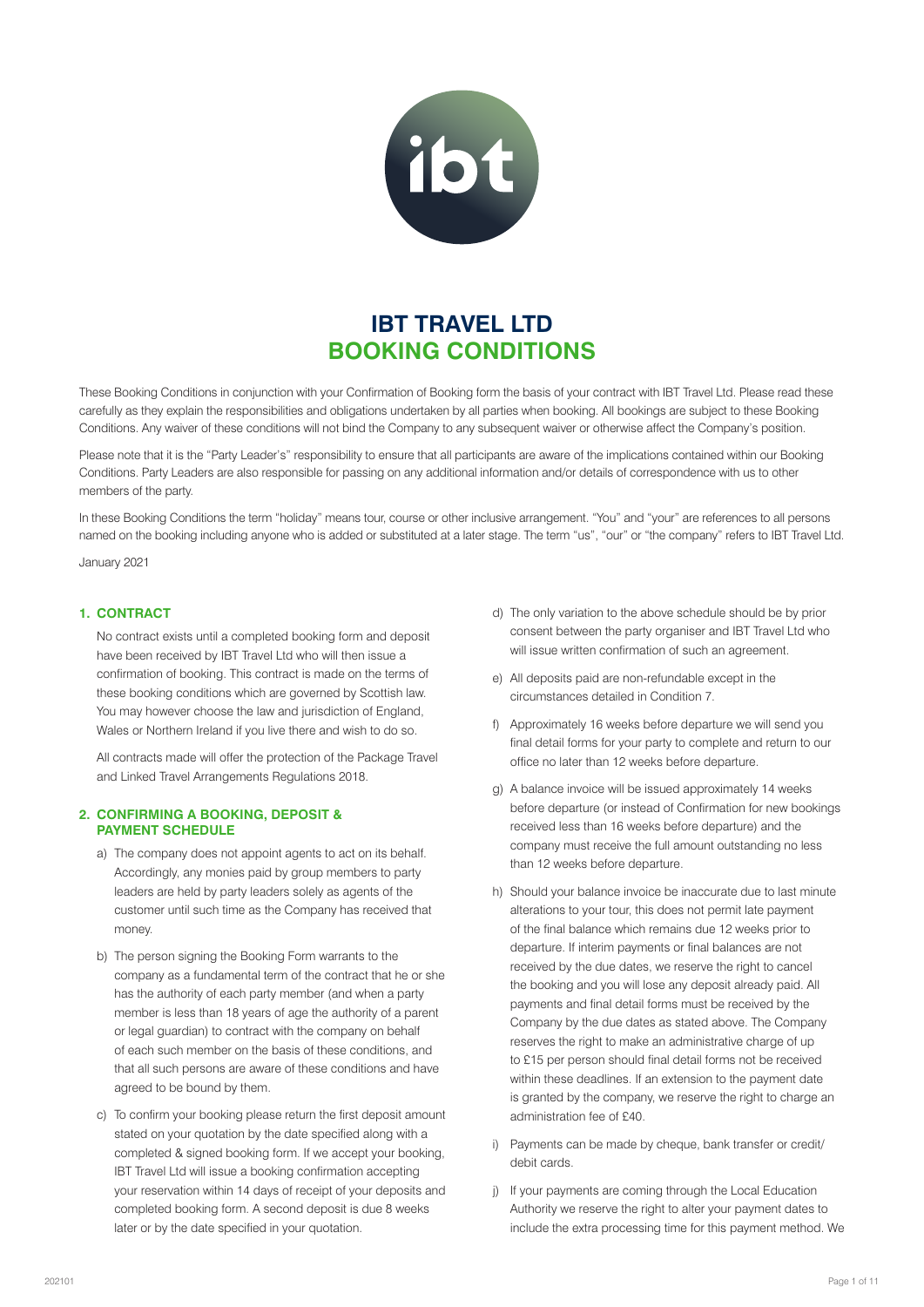shall confirm your revised payment dates in writing and ask you to confirm in writing when payments have been passed to the Local Authority and the name of the person in the Authority, we can contact to check progress of the payment through the system.

- k) When you contact us to make a booking, we reserve the right to act as your agent for the relevant carrier(s), which will be disclosed as necessary on your documentation.
- l) When we have confirmed your booking, a contract exists under which we accept responsibility for the provision of the services described on your invoice.
- m) No additions, deletions, changes or promises may be made relating to these conditions except by one of the Directors of the Company, in writing.
- n) No amendment, deletion or addition to the price or content of your tour will be binding on the Company unless confirmed in writing by the Company.

# **3. CANCELLATION PROCEDURE**

a) We understand that circumstances may arise which can result in the cancellation of one or more members of your party. As we incur costs from the time we confirm your booking, the cancellation charges shown in the table below will be applied. All cancellations must be notified to us in writing by the person who signed the booking form and charges will apply from the date this notification is received at our office.

| Date this notification is<br>received at our office.<br>Period BEFORE departure<br>which written cancellation<br>is received | Amount of cancellation<br>charge as a percentage<br>of tour price |
|------------------------------------------------------------------------------------------------------------------------------|-------------------------------------------------------------------|
| After payment of 1st deposit but before<br>due date of 2nd deposit                                                           | 1st deposit                                                       |
| After payment of 2nd deposit but before<br>due date of 3rd deposit (if applicable)<br>but more than 84 days                  | 1st & 2nd deposits                                                |
| After payment of 3rd deposit (if<br>applicable) but more than 84 days                                                        | 1st, 2nd & 3rd deposits                                           |
| 29 to 84 days                                                                                                                | 70%                                                               |
| 15 to 28 days                                                                                                                | 85%                                                               |
| 14 days and under                                                                                                            | 100%                                                              |

- b) Any person added to the booking form at a later stage will be deemed as having accepted our Terms & Conditions.
- c) Tour Supplements Unless otherwise agreed, our tour costs are based upon the agreed number of full paying passengers shown on your official tour quotation. If a withdrawal or cancellation(s) reduces the number of full paying pupils below the minimum number required to qualify for a particular tour price, then the tour price will be recalculated on the basis of the actual party size.
- d) Flights Booked with Budget Carriers (Ryanair, Easyjet, Jet2 etc.) - As the company pays in full for all flights at time of booking, if you have a cancellation from the group without replacement and the deposits (if applicable and/or paid) do not cover the cost of the flight then the difference between the value of deposit(s) received and actual flight cost will be added as an additional cancellation fee. If you have a replacement, then the standard name change procedure applies along with any associated charges (see section 6).

e) Flight Groups - After payment of final balance or issuing of flight tickets or confirmation from a budget carrier, name changes are not always permitted by the carrier (the airline). We will do our best to help the group, but most carriers treat late name changes as cancellations and charge accordingly. These charges will be passed on to you. Once airline tickets have been issued, any changes made to the ticket may result in the group having to pay for the cancelled ticket and purchase a new ticket at the full cost. Individual members of your party may be able to reclaim some of these charges if the reason for cancellation is covered under the terms of your holiday insurance.

**NOTE - The person who signs the booking form is responsible for notifying all members of the party of their obligation in respect of cancellation. If they are under 18, you MUST notify their parent or guardian.**

# **4. YOUR FINANCIAL PROTECTION**

We provide full financial protection for our package holidays.

- 1. For flight-based holidays this is through our Air Travel Organiser's Licence number [5916] issued by the Civil Aviation Authority, Gatwick Airport South, West Sussex, RH6 0YR, UK, telephone 0333 103 6350, email claims@caa.co.uk. When you buy an ATOL protected flight or flight inclusive holiday from us you will receive an ATOL Certificate. This lists what is financially protected, where you can get information on what this means for you and who to contact if things go wrong. We will provide you with the services listed on the ATOL Certificate (or a suitable alternative). In some cases, where we aren't able to do so for reasons of insolvency, an alternative ATOL holder may provide you with the services you have bought or a suitable alternative (at no extra cost to you). You agree to accept that in those circumstances the alternative ATOL holder will perform those obligations and you agree to pay any money outstanding to be paid by you under your contract to that alternative ATOL holder. However, you also agree that in some cases it will not be possible to appoint an alternative ATOL holder, in which case you will be entitled to make a claim under the ATOL scheme (or your credit card issuer where applicable). If we are unable to provide the services listed (or a suitable alternative, through an alternative ATOL holder or otherwise) for reasons of insolvency, the Trustees of the Air Travel Trust may make a payment to (or confer a benefit on) you under the ATOL scheme. You agree that in return for such a payment or benefit you assign absolutely to those Trustees any claims which you have or may have arising out of or relating to the non-provision of the services, including any claim against us, the travel agent (or your credit card issuer where applicable). You also agree that any such claims may be re-assigned to another body, if that other body has paid sums you have claimed under the ATOL scheme.
- 2. When you buy a package holiday that doesn't include a flight, protection is provided by way of a bond held by ABTA – The Travel Association 30 Park Street London SE1 9EQ. For further information please see www.abta.com

# **5. TOUR PRICES**

a) Our tour costs are based upon the agreed minimum number of full paying passengers & free staff places shown on your official tour quotation.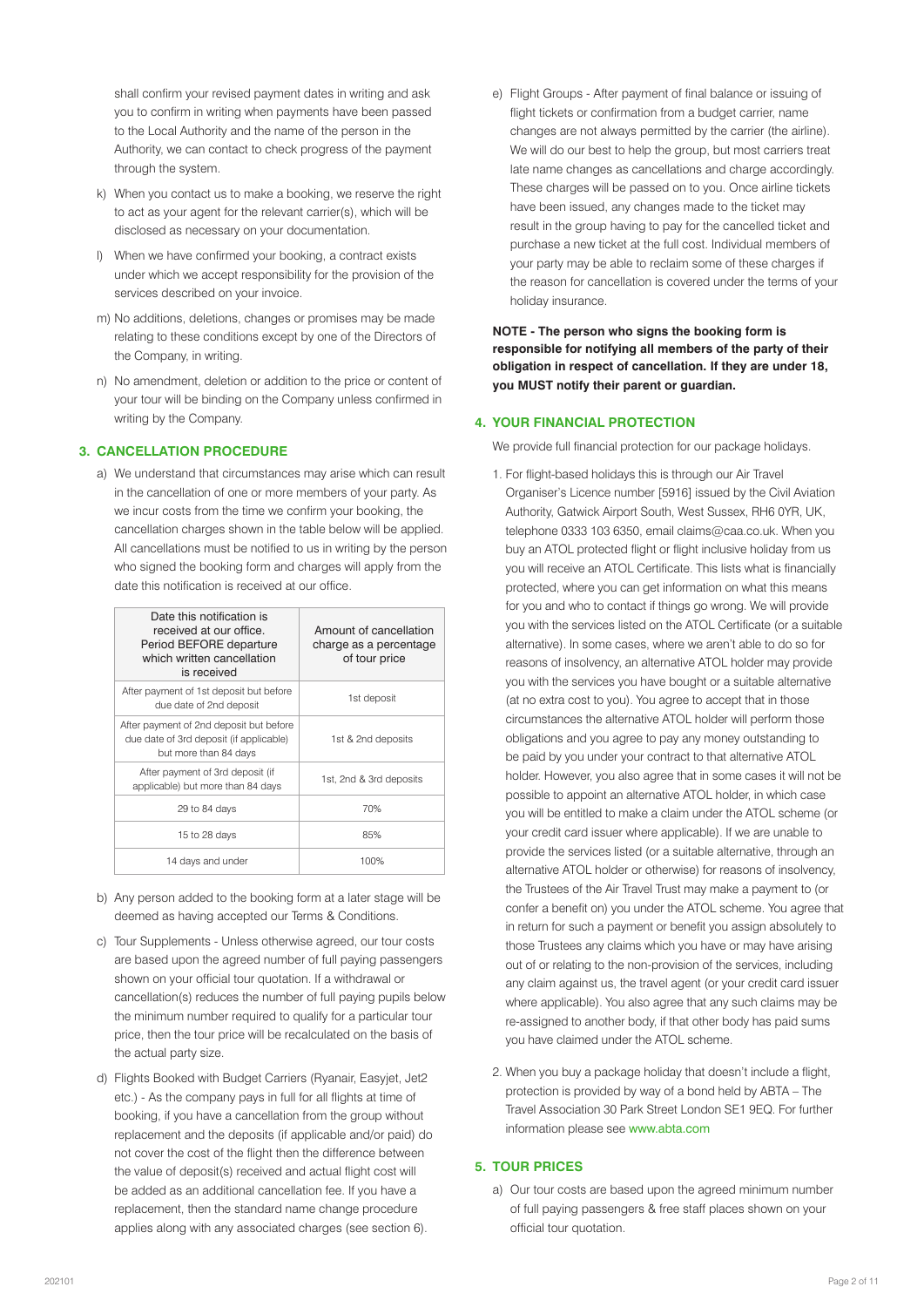- b) At all times, adults travelling in excess of the free place ratio will be charged supplements for accommodation/travel/ excursions etc. The exact supplements vary from resort to resort so we would ask that you please check your tour quotation for the specific details. If more than 20% of your party consists of adults, we reserve the right to re-cost your tour.
- c) Staff family concessions details available on application please contact our office for details.
- d) We can change your holiday price after you've booked, only in certain circumstances:
	- i) The price of the carriage of passengers resulting from changes to the cost of fuel or other power sources.
	- ii) The level of taxes or fees imposed by third parties including tourist taxes, landing taxes or embarkation or disembarkation fees at ports and airports.
	- iii) Exchange rates.

Changes in the above mean that the price of your travel arrangements may change after you have booked. However, there will be no change within 20 days of your departure.

We will absorb, and you will not be charged for, any increase equivalent to 2% of the price of your travel arrangements, which excludes insurance premiums and any amendment charges. You will be charged for the amount over and above that. If this results in an increase equivalent to more than 8% of the price of your travel arrangements, you will have the option of accepting a change to another holiday if we are able to offer one (we will refund any price difference if the alternative is of a lower value), or cancelling and receiving a full refund of all monies paid, except for any amendment charges.

Should you decide to cancel:

- i) You must do so within the time period shown on your final invoice.
- ii) We will provide a refund of insurance premiums paid to us if you can show that you are unable to transfer or reuse your policy.

Should the price of your holiday go down due to the cost changes mentioned above, then any refund due will be paid to you. We will deduct from this refund our administrative expenses incurred. Please note that travel arrangements are not always purchased in local currency and some apparent changes have no impact on the price of your travel due to contractual and other protection in place.

e) Calculations to formulate our prices were completed on the 22nd July 2020. Exchange rates prevailing that day as quoted by the Royal Bank of Scotland were as follows: -

GBP 1.00 = EUR 1.1020; USD \$1.2719; CHF 1.1855

f) All tours by air - Our quoted tour package and minimum number provides an idea of tour cost for budgeting purposes only and does not guarantee the provision of these arrangements. Our prices are based upon special rates and limited allocation on both scheduled and budget airlines. When these allocations are sold then flight prices can increase and affect the selling price of a tour. It is strictly first come first served for the lowest tour prices. We reserve the right to

increase or decrease the prices of our tours by air at any time. The exact price of your chosen tour will be confirmed when flight availability has been established. Once your tour cost has been confirmed then, subject to correction of errors, it will not be changed except under circumstances outlined in section 5d.

g) Corrections - We reserve the right to correct errors in both advertised and confirmed prices. We will do so as soon as we become aware of the error and advise you of the changes made. Please note that changes and errors do occasionally occur. You must check the price of your holiday at time of booking.

#### **6. CHANGES REQUESTED BY THE PARTY LEADER**

If you need to make alterations to the details of your confirmed booking we will do our best to meet the request. However, if this involves a major alteration to the confirmed arrangements, such as a change in departure date or accommodation, we may be liable for cancellation charges on your behalf, and because of this we must reserve the right to treat the original booking as cancelled and apply cancellation charges as shown in section 3. Where we can meet your request, a fee of £40 per amendment will be payable together with any costs incurred by ourselves and any costs or charges incurred or imposed by any of our suppliers.

**Additions to your party** - This is usually possible at any time up to the day prior to travel. However, you must always check availability with us first.

**Late Additions** - If the addition is made after the balance of the tour has been paid then an amendment fee of £20 for each addition will be charged. Also, additions after the balance has been paid are subject to the availability of the services required and may attract a supplement to cover any additional payment costs incurred by IBT Travel Ltd. Please enquire with our office before accepting any additions to your party.

**Name Changes -** *Coach Tours:* All name changes up to 4 weeks before departure are free of charge.

*Air Tours:* Passenger names are normally not required at the point of flights being booked but will be necessary in accordance with the scheduled airline's terms and conditions. Party Leader's will be informed well in advance of the date by which names must be confirmed by IBT Travel Ltd to the airline. It is the Party Leader's responsibility to ensure that ALL names given are in full and exactly as shown on an individual's passport (or birth certificate). We do not accept any responsibility for the incorrect/abbreviated names submitted and any subsequent amendments will be viewed as a name change.

Party Leader's will be notified when flights have been secured and thereafter any name changes or cancellations will be dealt with in accordance with a specific carrier's terms and conditions.

Costs for amendments to passenger names may vary from one carrier to another and will be charged at the particular airline's amendment fee plus a £20 administration fee.

Please note that most airlines do not allow changes after tickets or boarding passes have been issued (usually 28 days before departure). In this instance the charge is usually the full cost of the flight. Any name changes after this time will be treated as a cancellation and will attract the cancellation charges as laid out in section 3 and the new name treated as an addition to the party.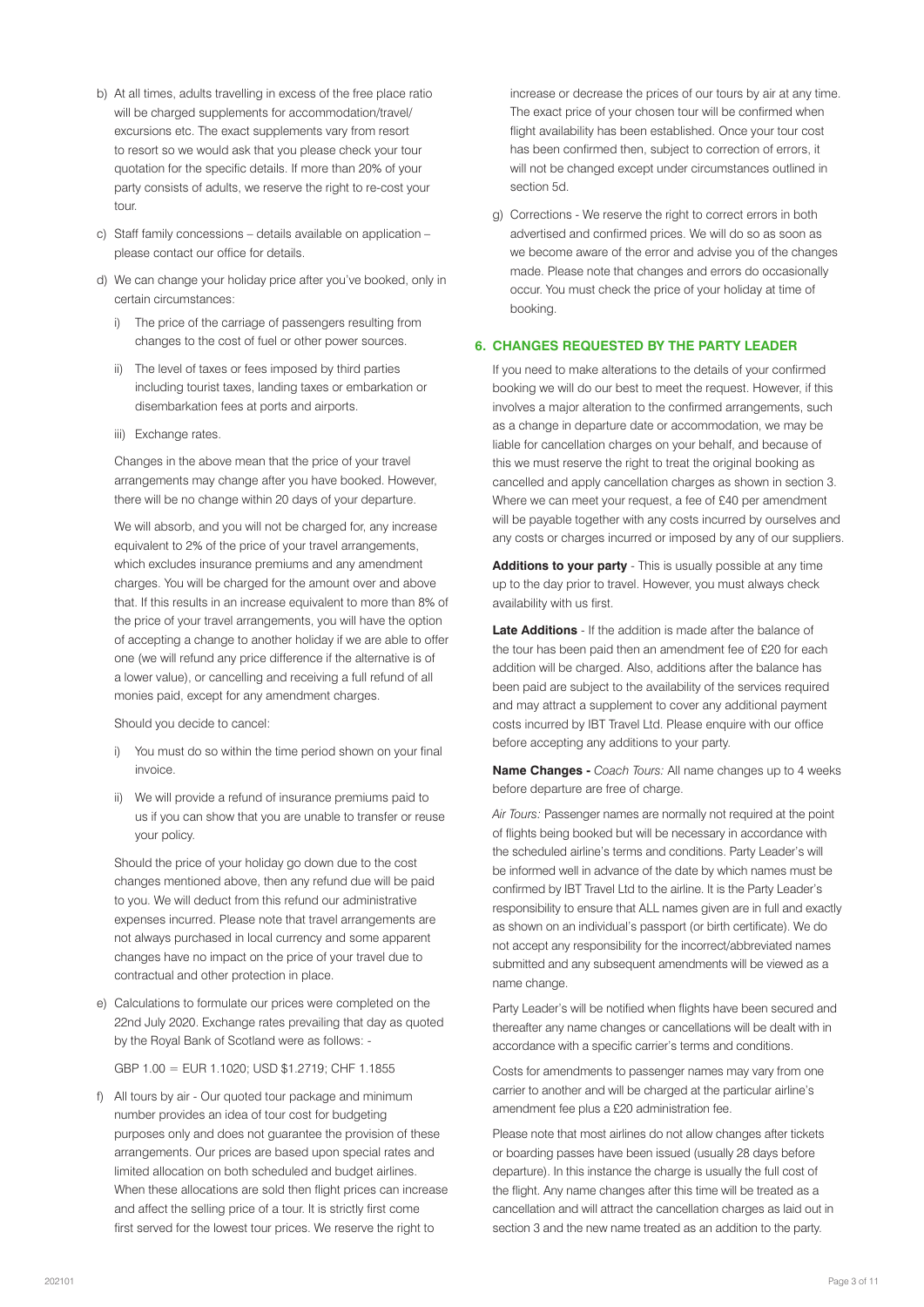**Late Name Changes** - *Coach & Air tours:* Any name changes made by you within 4 weeks of departure will be subject to an administration fee of £20 per name change in addition to any costs that may be charged by our suppliers.

**General Point** - Seats on board the coach or aircraft, ferry crossings, accommodation, and services in resort are only available to the people named on the passenger list issued to you by us. It is a breach of contract for anyone to sell or allocate such services to another person without our knowledge and consent.

## **7. CANCELLATION OR CHANGES MADE BY US**

It is a term of your booking that we are able to make changes to any aspect of your booking. If the change is insignificant, we will ensure that you are notified about it. Examples of insignificant changes include alteration of your outward/return flights by less than 12 hours, changes to aircraft type, change of accommodation to another of the same or higher standard, changes of carriers.

If we are constrained by circumstances beyond our control to alter significantly any of the main characteristics of the travel services that make up your package you will have the rights set out below.

We will contact you and you will have the choice of:

- a) Accepting the change.
- b) Accepting an alternative holiday, where we offer one (we will refund any price difference if the alternative is of a lower value).
- c) Having a full refund of all monies paid.

We will tell you the procedure for making your choice. Please read any notification of changes carefully and respond promptly as if you do not respond to us within the time scale given your booking may be cancelled.

If you choose to accept a refund:

- a) We will provide a full refund of your travel insurance premiums if you paid them to us and can show that you are unable to transfer or reuse your policy.
- b) We will pay compensation as detailed below except where the significant change is due to unavoidable and extraordinary circumstances, which means a situation beyond our control, the consequences of which could not have been avoided even if all reasonable measures had been taken.

The compensation that we offer does not exclude you from claiming more if you are entitled to do so.

| Period BEFORE departure<br>within written notification of<br>a significant change is sent<br>to the person signing the<br>booking form | Amount of compensation per<br>person<br>(excluding free places) |
|----------------------------------------------------------------------------------------------------------------------------------------|-----------------------------------------------------------------|
| More than 70 days                                                                                                                      | Nil                                                             |
| 70 - 35 days before departure                                                                                                          | £5 per person                                                   |
| 34 - 15 days before departure                                                                                                          | £10 per person                                                  |
| 14 - 0 days before departure                                                                                                           | £15 per person                                                  |

**NOTE - If in any way your final payment is delayed you will not be eligible for compensation payment.** 

# **8. LIMITATIONS ON OUR LIABILITY**

We promise to make sure that all parts of the holiday we have agreed to arrange as part of our contract are provided to a reasonable standard and in accordance with that contract. We will not, however, be responsible for any injury, illness, death, loss (for example, loss of enjoyment), damage, expense, cost or other sum or claim of any description whatsoever which results from any of the following:

- a) The fault of the person(s) affected or any member(s) of their party.
- b) The fault of a third party not connected with the provision of your holiday which we could not have predicted or avoided.
- c) An event or circumstances which we or the supplier of the service(s) in question could not have predicted or avoided even after taking all reasonable care.
- d) The fault of anyone who was not carrying out work for us (generally or in particular) at the time.

In addition, we will not be responsible

- e) Where you do not enjoy your holiday or suffer any problems because of a reason you did not tell us about when you booked your holiday.
- f) Where any problems you suffer did not result from any breach of our contract or other fault of ourselves.

Please note we cannot accept responsibility for any services, which do not form part of our contract. This includes, for example, any additional services or facilities, which your hotel or any other supplier agrees to provide for you where the services or facilities are not advertised in our brochure or on our website and we have not agreed to arrange them.

The promises we make to you about the services we have agreed to provide or arrange as part of our contract – and the laws and regulations of the country in which your claim or complaint occurred - will be used as the basis for deciding whether the services in question had been properly provided. If the particular services which gave rise to the claim or complaint complied with local laws and regulations applicable to those services at the time, the services will be treated as having been properly provided. This will be the case even if the services did not comply with the laws and regulations of the UK which would have applied had those services been provided in the UK. The exception to this is where the claim or complaint concerns the absence of a safety feature, which might lead a reasonable holidaymaker to refuse to take the holiday in question.

Where we are found liable for loss of and/or damage to any luggage or personal possessions (including money), the maximum amount we will have to pay you is limited to the excess amount payable under the insurance policy. You are assumed to have taken out adequate insurance at the time of booking.

Where any claim or part of a claim concerns or is based on any travel arrangements (including the process of getting on and off the transport concerned) provided by any air, sea, rail or road carrier or any stay in a hotel, the maximum amount of compensation we will have to pay you will be limited. The most we will have to pay you for that claim or that part of a claim if we are found liable to you on any basis is the most the carrier or hotel keeper concerned would have to pay under the international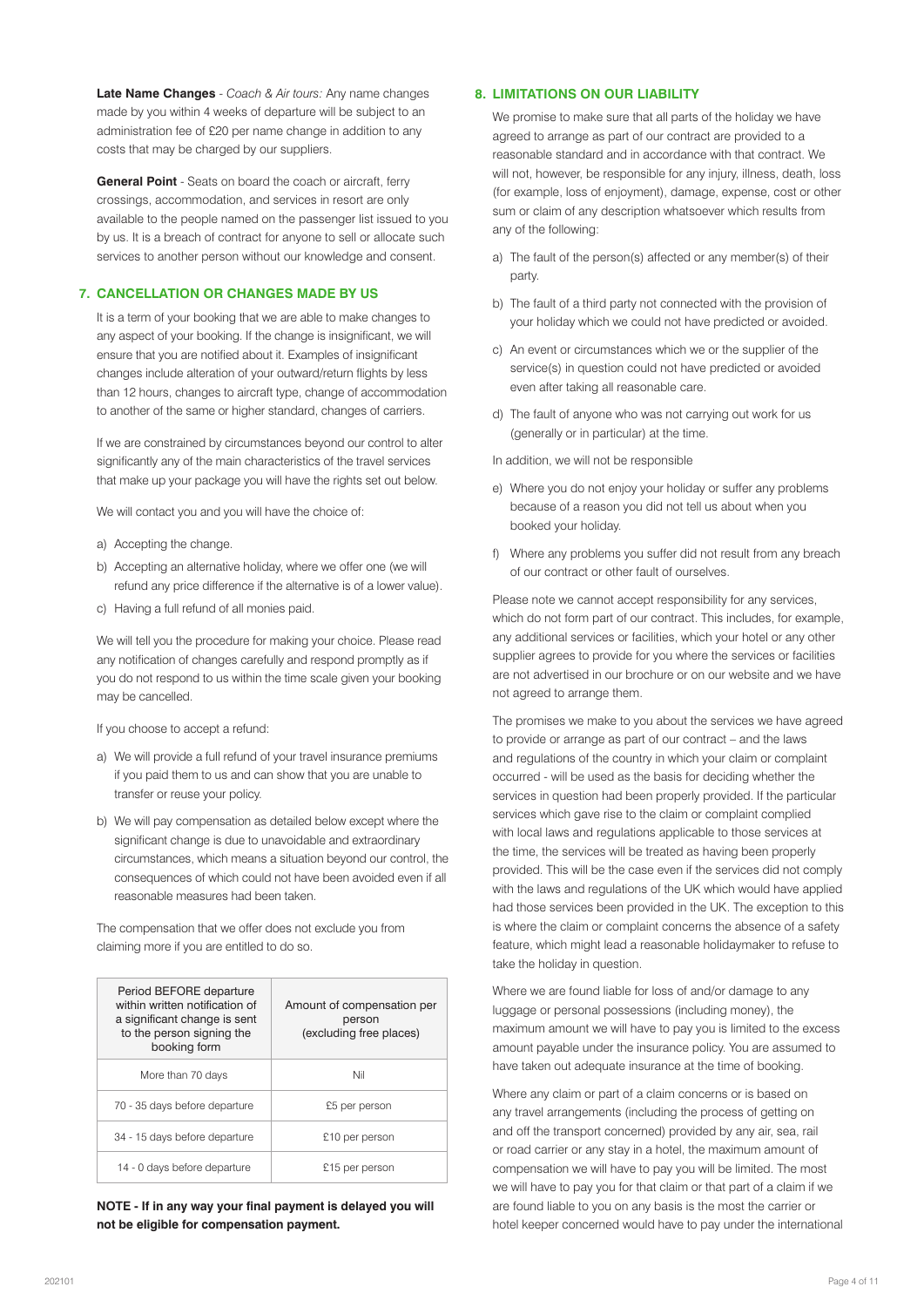convention which applies to the travel arrangements or hotel stay in question. When making any payment, we are entitled to deduct any money, which you have received or are entitled to receive from the transport provider or hotelier for the complaint or claim in question.

You must provide our insurers and ourselves with all assistance we may reasonably require. You must also tell us and the supplier concerned about your claim or complaint as set out in condition 9. If asked to do so, you must transfer to us or our insurers any rights you have against the supplier or whoever else is responsible for your claim or complaint (if the person concerned is under 18, their parent or guardian must do so). You must also agree to cooperate fully with our insurers and us if our insurers or we want to enforce any rights, which are transferred. It is a condition of our acceptance of liability that you notify any claim in accordance with condition 9 "If You Have A Complaint".

Many of the services, which make up your tour, are provided by independent suppliers. Those suppliers provide these services in accordance with their own terms and conditions. Some of these terms and conditions may limit or exclude the supplier's liability to you, usually in accordance with applicable International Conventions. Copies of the relevant parts of these terms and conditions are available on request from us or the supplier concerned.

Under EU law (Regulation 261/2004) you have rights in some circumstances to refunds and/or compensation from your airline in cases of denied boarding, cancellation or delay to flights. Full details of these rights will be publicised at EU airports and will also be available from airlines. However, reimbursement in such cases will not automatically entitle you to a refund of your holiday cost from us. Your right to a refund and/or compensation from us is set out in clause 7. If any payments to you are due from us, any payment made to you by the airline will be deducted from this amount.

If your airline does not comply with these rules you should complain to the Air Transport Users' Council on 020 7240 6061.

# **9. IF YOU HAVE A COMPLAINT**

If a problem arises you should report it as quickly as possible to our Representative or Agent and the Supplier so that efforts can be made to rectify it to your satisfaction. Our Representative or Emergency Contact can deal with most problems on the spot, so please do not wait until you get home before reporting a problem. If we are unable to resolve matters the Party Leader must write to our Head Office within 28 days of return, explaining the problem fully. Please keep your letter concise and to the point. If you fail to follow the requirement to report your complaint in resort, we will have been deprived of the opportunity to investigate and rectify it and this may affect your rights under this booking. Please also see clause 10 below on ABTA.

# **10. WHAT HAPPENS TO COMPLAINTS?**

We are a Member of ABTA, membership number V0847. We are obliged to maintain a high standard of service to you by ABTA's Code of Conduct. We can also offer you ABTA's scheme for the resolution of disputes which is approved by the Chartered Trading Standards Institute. If we can't resolve your complaint, go to www.abta.com to use ABTA's simple procedure. Further information on the Code and ABTA's assistance in resolving disputes can be found on www.abta.com

# **11. ADDITIONAL ASSISTANCE**

If you are in difficulty whilst on holiday and ask us to help we will provide appropriate assistance, in particular by providing information on health services, local authorities and consular assistance; and helping you to find alternative arrangements and any necessary phone calls/emails. You must pay any costs we incur, if the difficulty is your fault.

#### **12. PERSONAL PROPERTY**

Your personal property, including baggage, is your own responsibility at all times, unless any loss or damage is due to our negligence or failure to carry out our responsibility.

## **13. SUPERVISORY RESPONSIBILITIES OF THE PARTY LEADER**

Once our Booking Form has been signed, the Party Leader accepts responsibility for the good conduct of all participants. Furthermore, it is the Party Leader's responsibility specifically to ensure that:

- a) No participant under 18 years of age consumes alcoholic drinks unless written permission from a parent or guardian can be produced.
- b) All local laws relating to the consumption of alcohol are at all times obeyed.
- c) No participant smokes in a hotel bedroom or at all in apartments, or in any way causes a fire hazard.
- d) Participants act in a responsible fashion and do not behave in a way likely to cause damage to property or offence to other people. You accept the responsibility for any damage or loss caused by you or any member of your party. Full payment for any such damage or loss must be paid direct at the time to the accommodation owner or manager or other supplier. If you fail to do so, you will be responsible for meeting any claims subsequently made against us (together with our own and the other party's full legal costs) as a result of your actions.
- e) If the behaviour of any member of any party is causing or is considered likely to cause offence, danger, damage or distress to others, we reserve the right at all times, to cancel or terminate a booking completely. If for example any coach driver, accommodation owner or manager, or senior member of our staff considers that the behaviour is unacceptable they are authorised to terminate a booking wherever and whenever necessary. If this situation arises, our responsibility for your tour will cease including any return travel arrangements and we will not be obliged to cover any expenses which may be incurred on the part of the party and neither will we consider or accept any claims for compensation whatsoever.
- f) All passport formalities and any other personal arrangements that may be necessary such as visa, currency and medical requirements are completed.
- g) Ensure that all members of the party receive a copy of any insurance documentation including a breakdown of the complete coverage, inclusions and excess details.
- h) Ensure that all members of the group reach the starting point of the tour at the allocated time.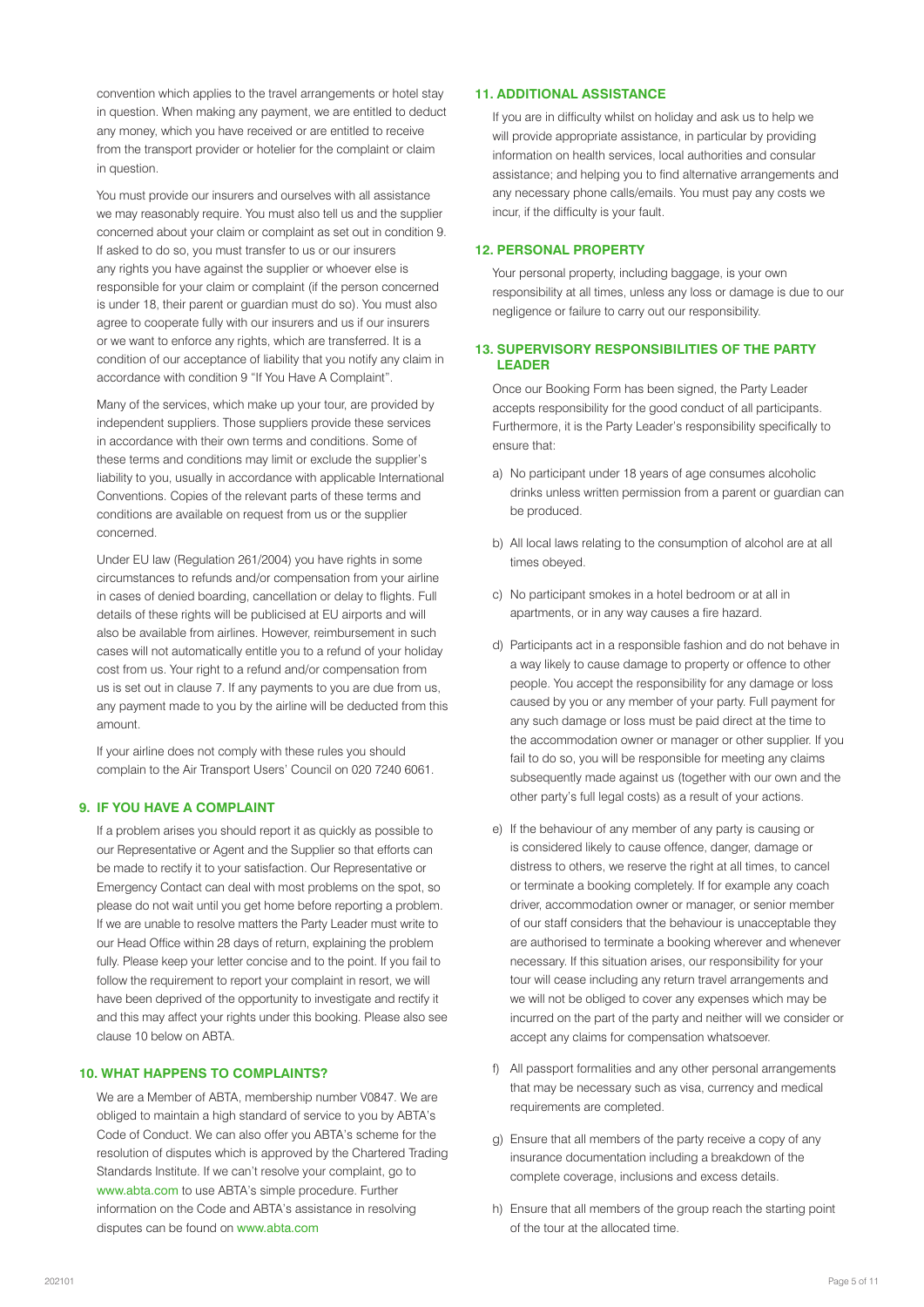# **14. TRAVEL ARRANGEMENTS - COACH TOURS**

- a) All coach tours are operated by executive coach (unless otherwise stated the original quotation). We only use reliable operators offering modern, comfortable coaches with excellent back up and break down cover. All coaches will be fitted with a PA system, dvd/video and toilet. The party leader should confirm the satisfactory operation of these facilities before departure (a coach condition questionnaire will be issued with your final information pack). If any system is not operational it should be noted on the questionnaire, countersigned by the driver and returned to our office at the end of the tour. Upon receipt compensation will be issued for the inoperable item(s). The level of compensation is dependent upon your tour duration, details are available on request. Please note that no compensation will be offered if a signed coach condition form is not returned. After departure occasionally these items become inoperable. The coach operator will endeavour to rectify the problem where possible, but if they are unable to, no compensation will be paid for the lack of these facilities.
- b) Drivers' hours All itineraries are agreed with coach companies prior to departure and adhere to strict EU driving regulations.
- c) Seat Belts in Coaches Following government legislation, British coaches transporting young people under 16 years of age are required to be fitted with lap belts. Coaches contracted by the Company will conform to this requirement. Please note that Continental coaches are not yet subject to the same legislation.
- d) All Cross-Sea arrangements are based on a car ferry service via Dover – Calais, Dover – Calais/Dunkirk, Hull – Zeebrugge, Hull – Rotterdam or Newcastle – Amsterdam routes or Eurotunnel service. All crossings are subject to availability. It should be remembered that on peak dates there is huge pressure on limited cross-channel capacity. While we attempt to meet each party's preferences in terms of ferry or shuttle and timings, such arrangements must, for operational reasons, be entirely at our discretion.
- e) Conditions of Carriage All tours are subject to the conditions of carriage, which the carrier may apply, and will conform with National and International conditions.
- f) Timings and Itineraries All itineraries, journey times and timings of ferry crossings/routes specified are given as guidance only and may be subject to change upon final confirmation.

### **AIR TOURS - IMPORTANT INFORMATION**

- a) Air Tour Cost & Minimum Number See section 5f.
- b) Flight Routes Preferred routes and airlines are subject to availability and budgetary constraints at time of booking. If the allocation of seats at the rate we have applied is not available, we will offer you the following options:
	- i) Paying the appropriate supplement to travel on your preferred route and date.
	- ii) Offer alternative airport and flight options for the preferred date of travel.
	- iii) Offer alternative dates of travel for the preferred route and airline.
	- iv) Offer alternative dates and flight options.

v) If viable offer an alternative package using coach travel

- c) Dates of Travel Please note that to secure your preferred route and airline at the budgeted rate it may be necessary to alter your departure date by a day or two either side of your preferred travel date. Please take this possibility on board when promoting the tour. It may also be necessary to change your departure date, airline and/or route to suit flight availability.
- d) In accordance with EU Regulation 2111/2005 we are required to advise you of the actual carrier operating your flight/ connecting flight/transfer. You will be advised separately in writing of the name of your carrier once your flights have been booked. Any changes to the actual airline after you have received your tickets will be notified to you as soon as possible and in all cases at check-in or at the boarding gate. Such a change is deemed to be a minor change. Other examples of minor changes include alteration of your outward/ return flights by less than 12 hours, changes to aircraft type, change of accommodation to another of the same standard.
- e) Your transfer to resort will be handled by a coach company conforming to all of the relevant transport legislation in the country concerned.
- f) Flight Times Any flight timings given on booking are for general guidance only and are subject to change. The latest timings will be shown on your confirmation of booking. However, the actual flight times will be those shown on your tickets, boarding passes or e-ticket confirmation, which will be dispatched to you approximately two weeks before departure. You must accordingly check your tickets carefully immediately on receipt to ensure you have the correct flight times. It is possible that flight times may be changed even after tickets have been issued - we will contact you as soon as possible if this occurs. We are not always in a position to confirm the airline, aircraft type and airport of destination, which will be used in connection with any flight included in your arrangements. When this information is provided at the time of booking or subsequently, it is subject to change. Any such change will not entitle you to cancel or to change other arrangements without paying our normal charges.
- g) Baggage Allowance All flights will be in economy class. Baggage allowance differs between carriers. Please refer to your chosen carriers' individual terms and conditions for details of your luggage allowance and restrictions. Please note that, unless specifically stated in your confirmation of booking, any excess baggage charges are to be paid by the client at the airport. For oversized baggage (including sports equipment and musical instruments) please check your carriers terms and conditions for full details on these items before flying.
- h) Airline Conditions of Carriage You will be issued with the conditions of carriage from the relevant carrier as soon as your flights are confirmed.
- i) We will ask you to confirm certain Advanced Passenger Information that we must pass to airlines before departure and it is essential that information is accurate. We therefore ask for your fullest cooperation for the prompt return of these details. Any delay could jeopardise your travel arrangements, and we are unable to accept any liability for any failure in service caused by late or incomplete lists.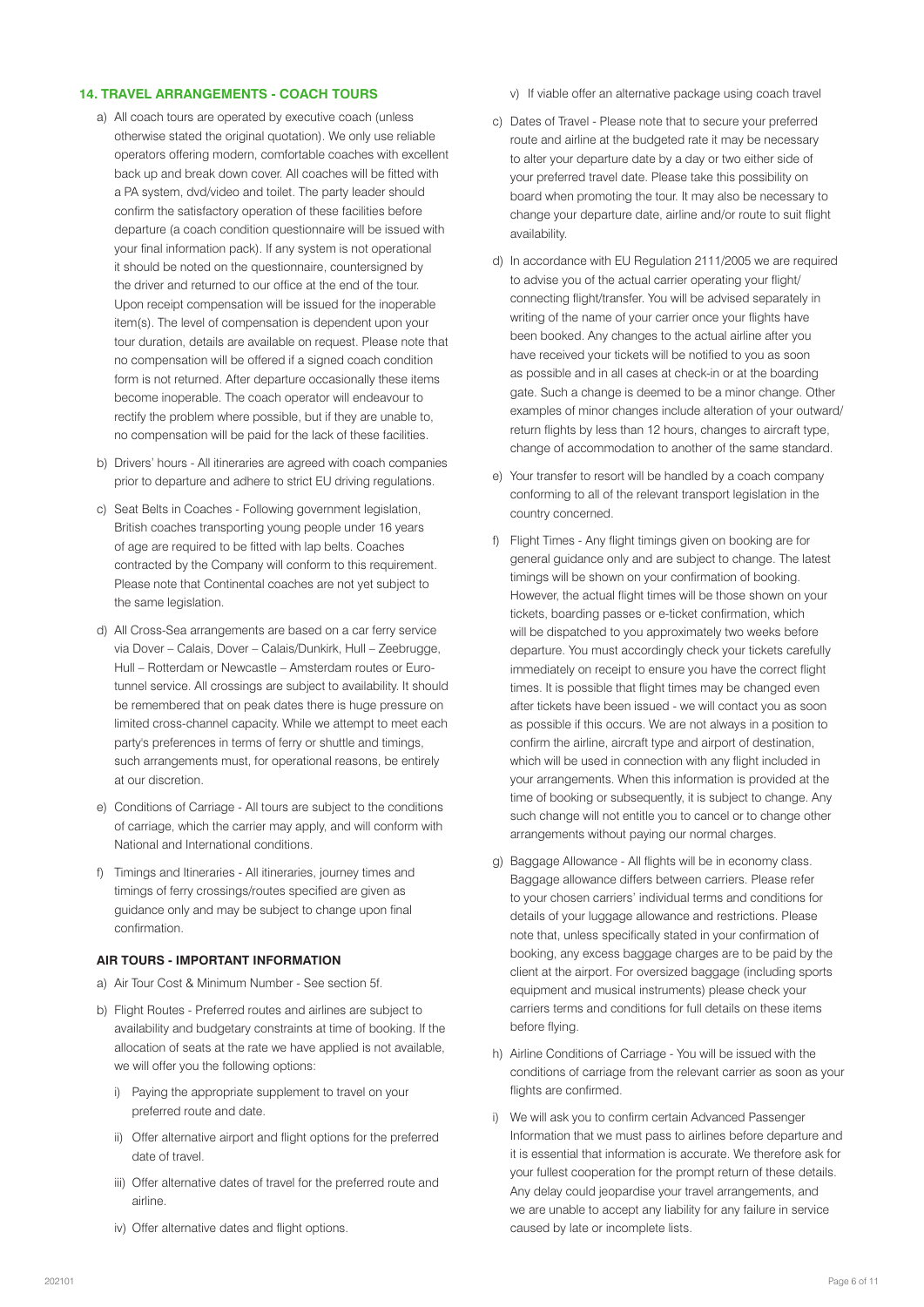# **DELAYS AT PORT, INTERNATIONAL RAIL TERMINAL OR AIRPORT**

In the event of a delay at the port, international rail terminal or airport of departure, your carrier should ensure that you are informed of the reasons for and the extent of the delay as early as possible. Please refer to our Flight Cancellation Procedure, Coach Breakdown Procedure & Ferry Delay Procedure documents available on our website at: https://www.ibt-travel.com/downloads/

# **15. ACCOMMODATION AND ROOMING**

All the accommodation, (sometimes described for example as hotels, hostels, centres, pensions, gasthofs, chalets and apartments), are well known to IBT Travel Ltd and have been inspected by a senior representative of IBT Travel Ltd or an agent acting on behalf of the Company and chosen as representing fair value in its particular category. We would suggest that you compare carefully each type of resort and accommodation with the cost of the tour and discuss your exact requirements with our experienced sales team before making your final choice. Hotel Classification or grading, where stated, are those awarded by the local Tourist Board. Please bear in mind that some countries' local standards will not be the same as in the UK and it is not always within our control to impose our own standards. Where accommodation has no official grading (such as centres, apartments, chalets) we have given our own grading based upon comparable accommodation in the nearby area. Not having an official grading does not necessarily reflect on the standard of comfort or the facilities provided. Accommodation brochures and more detailed information are available from our office by calling: 01292 477 771.

### **SPECIAL ACCOMMODATION NOTES**

- a) Some of our accommodation providers do not provide towels or soap in the bedrooms. If this affects your group we will notify you in writing.
- b) Some hotels now require visiting groups to pay a damage (caution) deposit on arrival. All monies are fully refundable at the end of the tour provided no damage has been done to the hotel. We will, wherever possible, notify you of this prior to the commencement of your tour. It is not within IBT Travel Ltd.'s power to stop any hotel or hostel charging this caution.
- c) The cost of using leisure or sports facilities e.g. swimming pools, sauna etc. at our hotels is not always included.
- d) Rooms are normally available from 16.00hrs on the day of arrival and have to be vacated by 10.00hrs. If you arrive before this time you may be able to check into your accommodation, but we cannot guarantee that all of your rooms will be available. There may be a variation to these times and party leaders should confirm check out time in resort.
- e) Noise It should be remembered that in many cities and towns accommodation may be situated in a busy urban or industrial area and therefore some noise is likely. Please bear this in mind when choosing your accommodation.
- f) Youth Hostel Accommodation We are pleased to offer a number of youth hostels throughout our programme. Whilst pupils are not expected to get involved with the day-to-day chores, they will be responsible for making their own beds. Our tour costs for youth hostels include sheet hire.
- g) Rooms for Pupils On European tours pupils will normally be accommodated in rooms of 3 - 6 persons, however larger rooms are sometimes allocated in both hotels and youth hostels. Specific details can only be given when your accommodation is confirmed.
- h) Rooms for Staff Wherever possible, we will always accommodate adult leaders in twin or triple bedded rooms and request rooms with en-suite facilities. Single rooms are always limited, and we cannot normally provide these free of charge. In some hotels, it may be possible to reserve a twin-bedded room for sole occupancy in which case a supplementary charge will be payable.
- i) We ask party leaders to note that in Austria and Italy "Matrimonial" style twin beds are used. These consist of two single mattresses on a double frame with separate bed linen. Separate twin beds in Austria & Italy are rare and cannot be guaranteed.
- j) Single rooms are not normally available in any of our contracted accommodation. If available, a 'single room' supplement will be applied to your tour. Single rooms must be requested on your initial booking form.
- k) USA Tours our prices are based upon 4 or more pupils sharing a room with 2 king- or queen-sized double beds and or sofa beds. Under occupancy supplements will apply at all times and will be given on your tour quotation. Staff will be issued twin or triple rooms as standard with any single rooms attracting a supplement.
- l) Meals Our tour prices are based on the meal arrangements detailed in your tour quotation. Full board is usually dinner, a basic continental breakfast and a packed lunch. In some resorts there is the option to upgrade to a full buffet breakfast and / or hot lunch; if available the supplement will be shown on your original quotation. Our Hoteliers, and other food suppliers, are usually happy to deal with special dietary requirements and we ask that you provide us with details of specific dietary needs on your booking form and we shall confirm if your requests can be met. All dietary requests are subject to availability and possible additional cost. If we do not receive your request(s) until after confirmation of your tour, then we shall investigate your request. However, if our suppliers cannot guarantee to accommodate the particular need(s) of the person(s) concerned, we must reserve the right to decline their reservation(s) or, if full details are not given at the time of booking, cancel when we become aware of these details and impose cancellation fees as per Section 3. We regret we cannot accept any conditional bookings as stated in section 2.
- m) Allocation of Accommodation In resorts where we feature more than one accommodation, we ask you to note that our allocation for a specific accommodation is not made until the group size is confirmed with 1st and 2nd deposits and that the group meets the minimum number required on their quotation. If you have a specific accommodation request, please note this on your Booking Form and we shall do our best to meet your requirements. It should also be noted that we will use additional accommodation not featured in our brochure or website. In such cases the accommodation will be of an equivalent standard as that advertised, and will of course, be inspected and approved by our senior members of staff and / or agents acting on our behalf.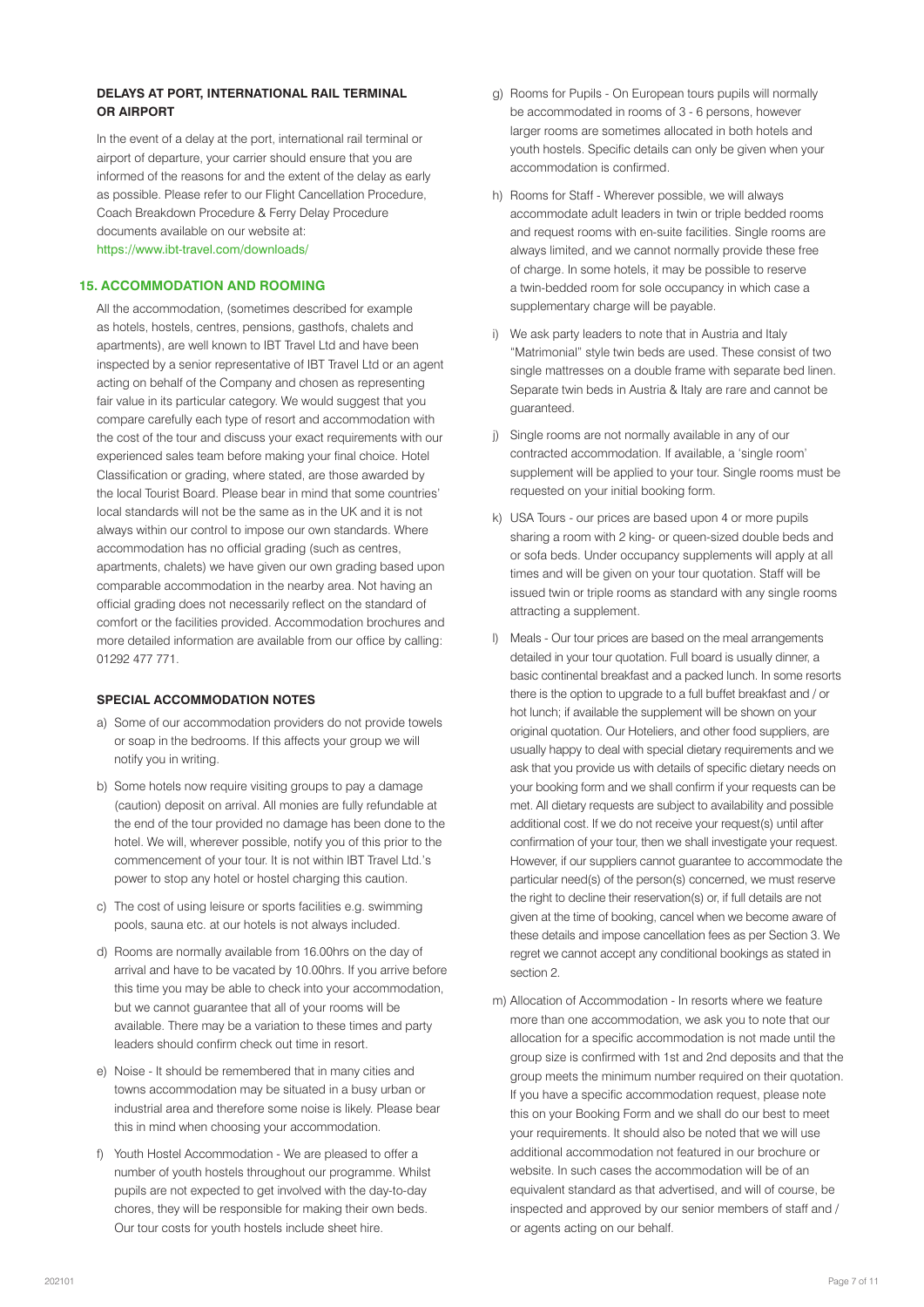# **16. ITINERARY PLANNING & EXCURSIONS**

The provision of excursions varies from tour to tour. All excursions and services organised by us on your behalf and included in the tour cost will be detailed in your tour quotation. After receipt of your booking form and deposits we will contact the relevant excursion providers for availability.

- a) Excursions included within your original tour cost are usually pre-paid prior to your departure. Where it is not possible to pre-pay an excursion, payment (or currency) will be enclosed with your final information pack. Additional excursions highlighted by the party leader on their excursion response form will be pre-booked on your behalf and, where appropriate, the group will pay on arrival.
- b) Excursions or other tours that you may choose to book or pay for whilst you are on holiday are not part of your package holiday provided by us. For any excursion or other tour that you book, your contract will be with the operator of the excursion or tour and not with us. We are not responsible for the provision of the excursion or tour or for anything that happens during the course of its provision by the operator.
- c) IBT Travel Ltd can offer a pre-payment service for certain excursions not included within the tour cost. Due to the charges involved in arranging bank transfers and other forms of electronic payment there will be an administration charge of £40 per excursion for this service.
- d) Groups will be informed of the current entrance fee for their chosen excursions, but these fees are subject to change. Also, in some cases the cancellation of pre-booked excursions (whether pre-paid or not) may be subject to cancellation charges and / or administration fees.
- e) All preferred excursions are subject to availability and cannot be guaranteed by IBT Travel Ltd. Where possible we will advise party leaders of visits which are not available prior to the group's departure allowing time for the party leader to choose a suitable alternative.
- f) Some of the state-owned galleries and museums are free to school and youth groups or operate on reduced tariffs. IBT Travel Ltd recommends that all school parties carry a letter on school headed paper confirming the ages of the group members, and the educational purpose of the visit, as well as a copy of the group passport and/or individual passports or identity cards as proof of age.
- g) Prepaid theatre visits please note that prepaid theatre tickets are non-refundable.
- h) Concerts (music tours only) All concerts organised by us on your behalf and included in the price of your arrangements will be detailed in your itinerary. Where we agree to organise concerts on your behalf, we cannot guarantee concert arrangements requested for particular venues or on particular dates. This is because we are dependent on the goodwill of the individuals that agree to provide facilities for these concerts. Because these providers are not our suppliers and we do not have contracts with them for the supply of their services, they may choose to withdraw any offered facilities at any time, and this is outside our control. In these circumstances we reserve the right to substitute alternative concert arrangements to those requested. For certain groups,

concerts may be organised outdoors and in the event of bad weather these concerts may have to be cancelled. In this event we will supply you with ideas for alternative activities or excursions.

i) Advice for excursions and visits - we operate a Safety Management System which is consistent with industry best practice. Whilst it is not practical to inspect all visits and excursions, we will use reasonable endeavours to evaluate the level of risk to our groups and, where appropriate, bring to the attention of our group leaders any advice that we consider is necessary to help them make informed decisions and manage their own responsibilities for the safety of their group. Additionally, the DfE, Local Authorities and, in some cases individual schools issue guidance on all aspects of school trips and outside activities including planning, risk assessment, organisation and supervision. If you are in any doubt, you can and should always seek specific advice in advance from your employer, Local Authority or the DfE.

**Your final itinerary** - Once the components of your itinerary have been agreed, your final itinerary will be checked by IBT Travel Ltd and your allocated coach company prior to travel as per EC transport regulations.

**IMPORTANT POINTS** - Changes to your itinerary after your final documentation has been issued - If you wish to make any alteration to your itinerary after your final information pack has been issued then a minimum cost of £40 per alteration (plus any additional or cancellation costs required from the supplier) will be applied. You will be notified of the total cost of the change and payment must be received before any change is instigated. For more details on this policy please contact our Prestwick office on 01292 477 771.

#### **17. PASSPORTS & VISAS**

- a) Party leaders are entirely responsible for ensuring that all members of the group have the correct and valid documentation. We cannot accept responsibility for any failure to comply resulting in any costs or fines being incurred. The information in our brochure / website is correct at time of going to press. Whilst we endeavour to inform you of any new regulations, we advise you to check with your passport office or the consulate in question if you have any queries.
- b) IBT Travel Ltd do not recommend the use of collective passports for groups. Collective passports (available to British nationals only) for persons under the age of 18 are not accepted by all countries or airlines. It is the Group Leader's responsibility to check whether collective passports are acceptable. The Group Leader will be responsible for obtaining a collective passport. Please note that British Citizens not on the collective passport must hold a full 10-year British passport. Identity cards are also necessary in many countries for students travelling on a collective passport. If a student is aged 16 or over and hasn't yet got a passport, our recommendation is that you should apply for one at least 10 weeks prior to departure, longer if a visa is required. Further information can be obtained from the UK Passport Service Adviceline on 0870 521 0410 or website at: www.gov.uk/ browse/abroad/passports
- c) Visas Non-British Citizens may require visas/transit visas, for which the individual is responsible and must apply for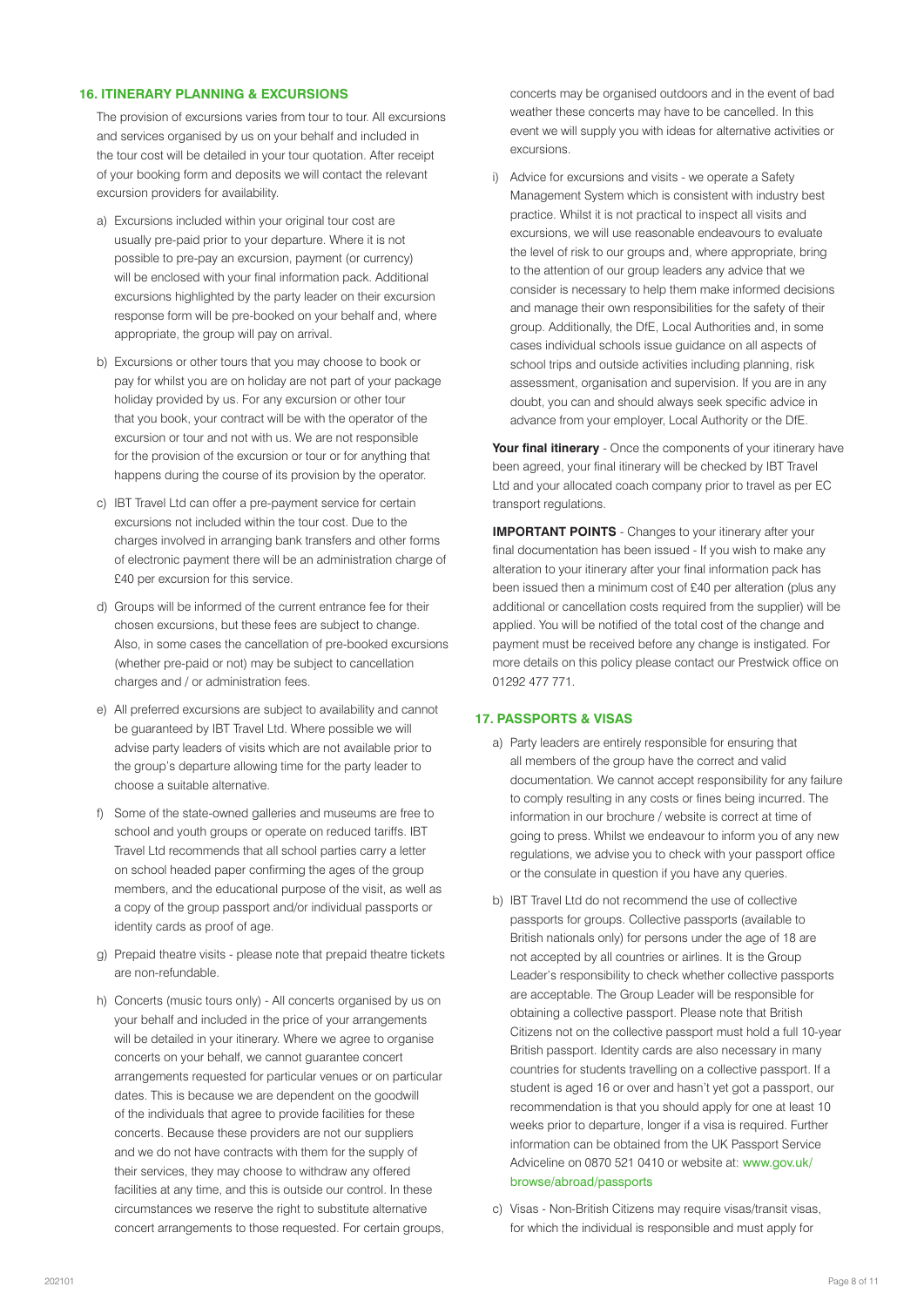themselves. The cost of the visa is not included in tour prices. IBT Travel Ltd will provide the necessary advice to enable groups to obtain visas. We recommend that all visa requirements are completed at least 2 months prior to departure. Please note that we cannot accept liability if you or any member of your group is refused a visa through no fault of ours. The inability to travel due to incomplete visa requirements is not covered by insurance. Remember, visa requirements may change, and you must check the up to date position in good time before departure.

d) For travel to or via the United States all passengers, including children must have their own machine-readable passport. Most British Citizens holding a British passport can travel under the Visa Waiver Program but there are some restrictions and the Group Leader must check these by looking at the US Embassy website at: https://uk.usembassy.gov All persons travelling to the USA under the Visa Waiver Program must have obtained travel authorisation using the Electronic System for Travel Authorisation (ESTA). You must have obtained authorisation at least 72 hours before departure. This requirement is in addition to the submission of passport information, which is still required. Each individual traveller must register online on the following website: https://esta.cbp.dhs.gov A charge will be made for travel authorisation and this cost will be in addition to the tour price and payable by each passenger.

#### **18. INSURANCE**

The booking conditions of most tour operators require that you should obtain adequate travel insurance. Such insurance should ensure that you and your group are fully covered against unexpected events such as cancellation charges, medical expenses arising abroad, loss of luggage or money and personal liability claims. You must therefore select an insurance policy that is appropriate to your needs and requirements.

IBT Travel do not include travel insurance in our tour costs but we are an appointed representative of ITC Compliance Limited which is authorised and regulated by the Financial Conduct Authority (their registration number is 313486) and which is permitted to advise on and arrange general insurance contracts. Please take the time to read the enclosed Status Disclosure Document together with the Evidence of Travel Insurance & Policy Document included with your tour quotation paperwork or download the documents from our website: www.ibt-travel.com

IBT Travel Ltd.'s insurance covers the cost of emergency medical treatment abroad, however we would still recommend that you get travel insurance with the right cover if you have a pre-existing medical condition. If you decide that our insurance policy meets your requirements, please highlight this within the insurance section of the Booking Form. The premium highlighted on your tour quotation will then be added to your account.

# **19. HEALTH MATTERS**

The Leader signing the Booking Form is entirely responsible for passing on any health requirement information to other party members. At present there are no mandatory health formalities for British Citizens for the destinations we offer but please bear in mind that requirements may change, and you must check the up to date position in good time before departure. Further information can be obtained from https://www.gov.uk/visit-europe-1-january-2021 or from www.fitfortravel.nhs.uk It is the Group

Leader's responsibility to ensure that all group members are in possession of all necessary travel and health documents before departure.

Under Britain's new agreement with the EU, UK residents' rights to emergency and medically necessary healthcare will continue when travelling in the EU. This includes medically necessary treatment for a pre-existing or chronic condition.

Current European Health Insurance Cards (EHIC) are valid as long as they are in date and people can continue to use these when travelling to the EU.

The public only need to apply for their new GHIC when their current EHIC expires. Both cards will offer equivalent protection for emergency and medically necessary healthcare needs when in the EU on a temporary stay, which includes holiday, study and business travel.

The new GHIC card is free to obtain from the official GHIC website. For more information and to apply visit:

https://www.nhs.uk/using-the-nhs/healthcare-abroad/apply-for-afree-uk-global-health-insurance-card-ghic/

## **20. SPECIAL REQUESTS, MEDICAL PROBLEMS & ADDITIONAL NEEDS**

If you have a special request, you must advise us at the time of booking and clearly note it on your booking form. Although we endeavour to pass any reasonable requests on to the relevant supplier, we regret we cannot promise that any request will be complied with unless we have specifically confirmed this in writing. Confirmation that a special request has been noted or passed on to the supplier or the inclusion of the special request on your booking confirmation, invoice or any other documentation is not confirmation that the request will be met. Unless, and until specifically confirmed, all requests are subject to availability and possible additional cost. If our suppliers cannot guarantee to accommodate the particular need of the person(s) concerned, we must reserve the right to decline their reservation or, if full details are not given at the time of booking, cancel when we become aware of these details and impose cancellation fees as per Section 3.

#### **Additional Support Needs**

At IBT we are continually working to enable all guests to enjoy the many benefits of our educational tours. Most educational objectives can be met at a variety of locations and we request an open and flexible approach to help us meet your needs. If a participant has additional support requirements, relating for example to disability, culture, diet etc, we will be pleased to discuss these with you. We need you to provide us with full details as soon as possible to ensure that a fair assessment of service provision can be made, and appropriate resources identified with reference to such considerations as access, programming, successful participation and health and safety. Properly accommodating additional needs requires advance notification, assessment, agreement and planning. All requests for additional needs must be confirmed in writing to and by your IBT Travel Consultant. Please note that we can only take responsibility for arrangements that have been discussed and agreed with us as soon as possible and before we confirm your booking.

#### **Behavioural difficulties**

We recognise that there is a full spectrum of behavioural traits and that most needn't concern us at all. Teachers are reminded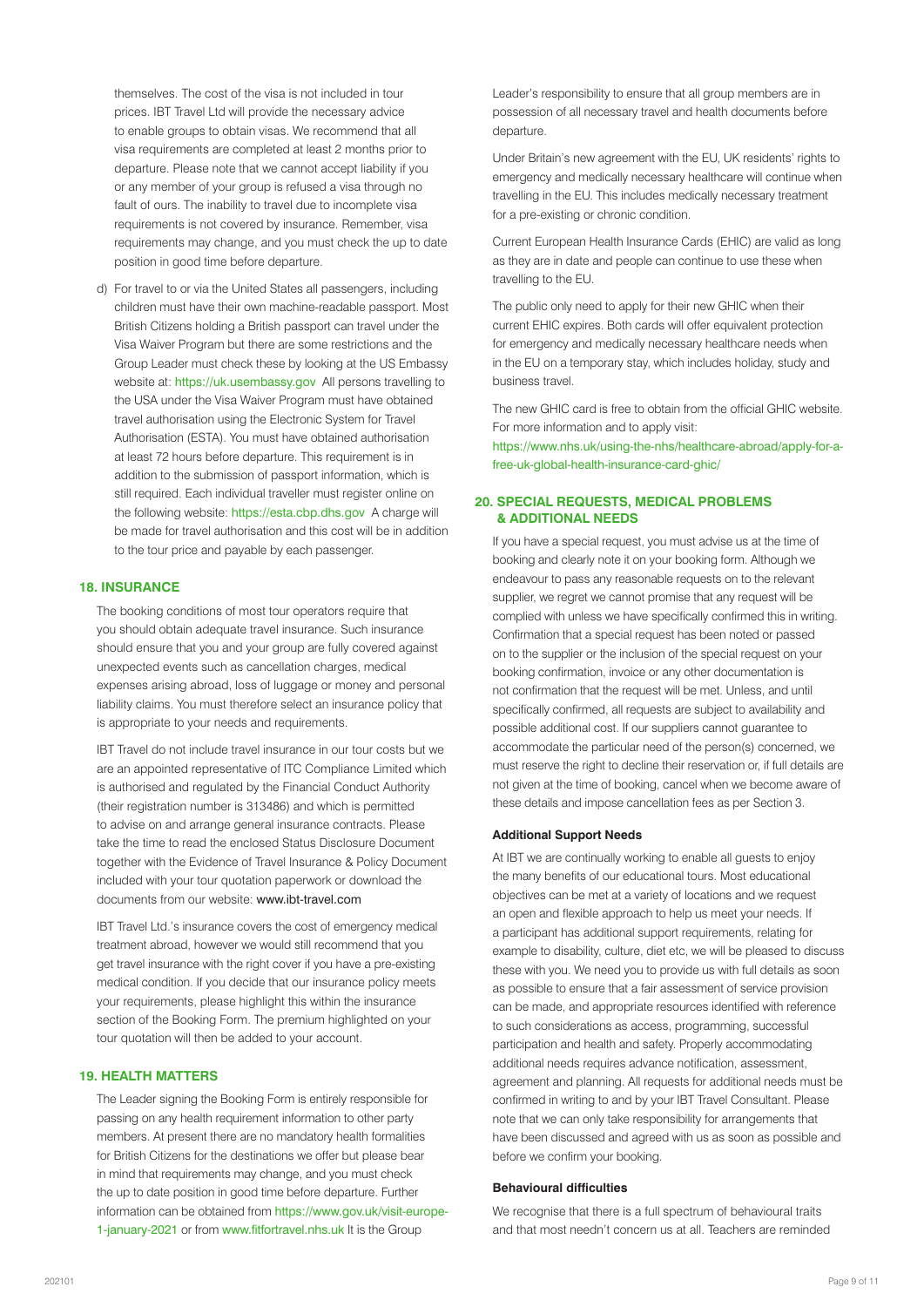that group management is primarily their concern, but we can help by providing advice on suitable accommodation and visits. Where the situation necessitates it, we will consider increasing the discounted adult places available to a group to ensure that supervision is not compromised. On IBT tours, we require all participants to conform to our Code of Conduct and reserve the right to exclude anyone whose behaviour is unacceptable.

#### **Disability**

The main questions to resolve with disability are: suitability of transport arrangements; access to all necessary domestic facilities; access to sufficient activities (where relevant); and physical ability to participate safely and enjoyably in as much as possible of the programme. Early notification and exact details are essential to help us meet your needs correctly. Coaches with lifts for wheelchairs are scarce, so advance booking is vital. Coach companies usually charge more for these vehicles. Accommodation and visits world-wide do not always include good access features for disabled visitors. We can advise on suitability and make specific enquiries on your behalf. Where a disabled participant requires the services of a personal carer, we cannot provide an additional person ourselves, but will be pleased to consider providing an extra place at a discounted rate for a carer you provide.

#### **Additional Costs**

We will notify you of any additional costs as soon as possible, these costs will be added to your tour account.

#### **21. SAFETY STANDARDS**

The requirements and standards of the country in which services are provided apply not those of the UK. These requirements and standards may not be the same as the UK and may, on some occasions, be lower.

# **22. BROCHURE / WEB SITE INFORMATION**

The information contained in our brochure(s) / web site is accurate and correct as far as can be reasonably ascertained on the publication date of the brochure / website, December 2020. If we ascertain ourselves or are notified of subsequent changes to the details contained herein, we will advise you as soon as is reasonably possible. There are however circumstances beyond our control, such as religious festivals, local holidays, periods of maintenance (e.g. to ski lifts) and adverse weather conditions for which we cannot accept responsibility. To create the "atmosphere" of a certain type of holiday, occasionally photographs used on resort pages are general photographs and may not be specific to that resort.

# **23. SPECIAL NOTES FOR SKI TOURS**

a) Students with Special Needs / Behavioural difficulties / Disabilities – As outlined in section 20, we work hard to accommodate all participants in our snowsports programme and, as such, party leaders MUST inform us of any conditions that may affect the enjoyment and learning of all students in a ski class. In particular any additional support needs that may require special equipment, training or knowledge from the ski school or instructor to deal with the pupil. In all cases we will require a member of staff from the school to accompany the ski class to offer support to the instructor when dealing with student(s) with additional support needs. Please discuss your

requirements with our office in full before confirming your tour as additional costs may be required.

b) Ski Instruction – Our ratio of ski instructors to pupils will range between a minimum of 1:10 and a maximum of 1:12. For example, a coach group of 40 to 44 passengers will be allocated 4 instructors.

We allocate dedicated instructors to your group and do not use 'pool' instruction groups where we combine pupils from two or more different groups (unless they are designated small groups sharing a coach or flight package and have agreed to share the instructors in advance). Please note that persons who have a free place, or are travelling at a reduced rate, will not be included when calculating the number of instructors required. If you feel that your group may need additional instructors please contact our office to discuss your requirements and for cost supplements.

- c) Snowboarding There has been a large reduction in the number of students opting to snowboard over the past few years. Ski Schools no longer allow the mixing of skiers and snowboarders in the same class for the following reasons:
	- i) Snowboards have a different side-cut radius to skis and this means that they turn in a different way and as such traverse the slopes in a different manner to skiers. Snowboarders on a prepared piste tend to slide more and stay closer to the fall line (i.e. straight down!) which anyone other than an advanced skier would find very difficult to follow. This means that from a practical side of things skiers and snowboarders get down the slope in a different way and this makes it very difficult for an instructor to monitor and supervise both sets of students as it is difficult for all the students to follow the same tracks as the instructor during the lesson. This means that the instructor will have his attention split between the two groups and as such will not be in full control of the situation. Therefore, we must insist that snowboarders have their own group and their own specific instructor.
	- ii) We do not use 'public' instruction classes for snowboarders - we can't put the pupils into an uncontrolled environment where we don't know who else will be in the class.

The only way to offer snowboarding as part of your ski tour is to have a cost to have a separate snowboard instructor & snowboard equipment hire for the pupils that wish to take part. Class sizes are from a minimum of 4 students to a maximum of 8 to 10 students depending on resort. All students MUST be of the same ability level as they will be sharing the same instructor. It may be possible to use an instructor from your group allocation to help reduce the snowboard supplement.

Please do not offer snowboarding to your students before discussing the cost implications with our sales staff.

d) Lift Pass Key Cards – This is a credit card sized lift pass with a 'chip' and means that it is not necessary to take the card out of your pocket each time you access a lift. The key cards carry a unique number which means that if the key card is lost or damaged then the person need only pay another deposit rather than purchase a full new lift pass. There is a deposit for each key card (from free to  $\epsilon$ 8 per person), which is paid in advance to allow preparation of the lift passes before the group arrives. If not included in your tour quotation, we will